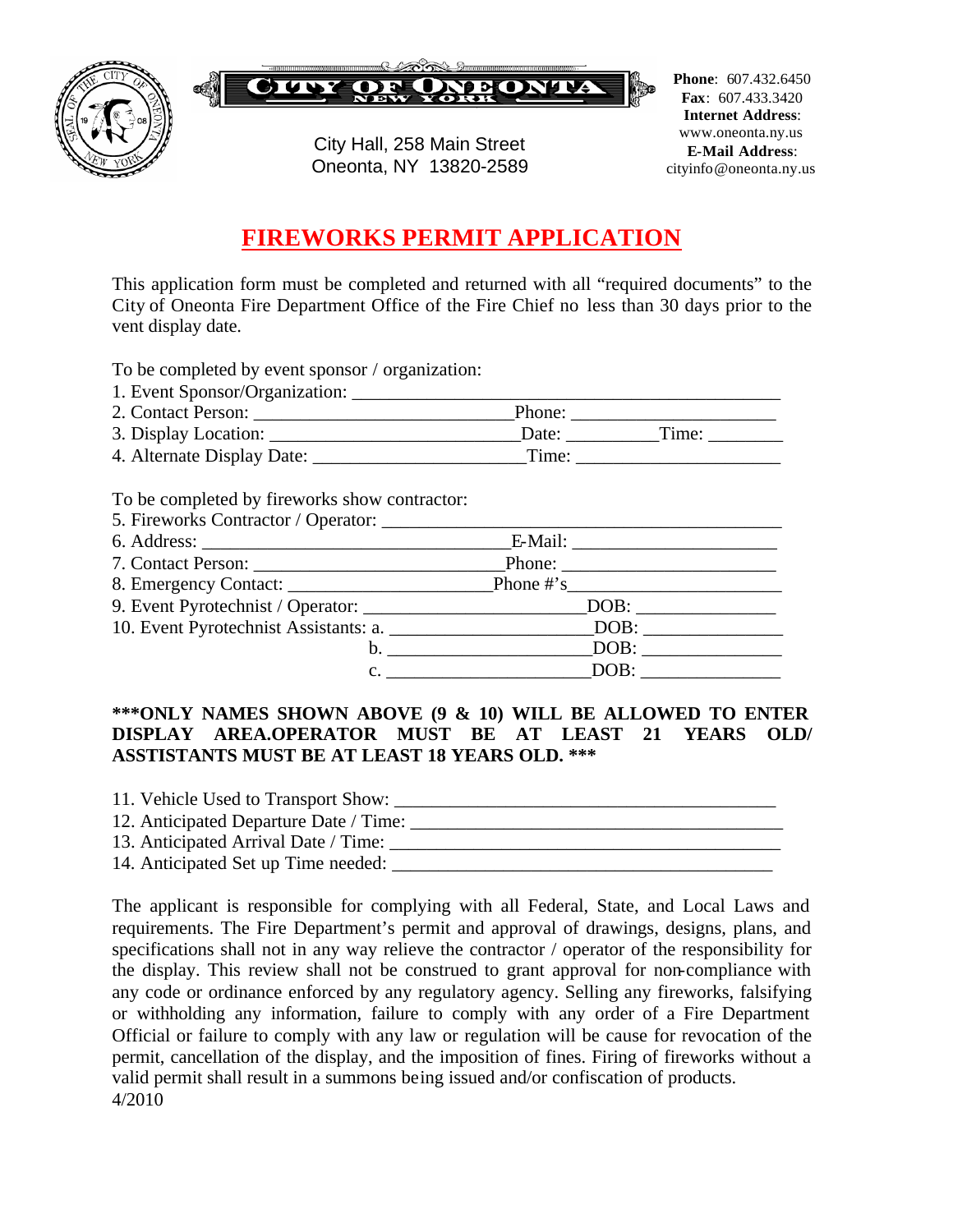To the fullest extent permitted by law

(Print name of fireworks contractor/operator)

shall indemnify, defend, and hold harmless the Fire Department and the Municipality for any and all loss resulting from the fireworks and /or performance of the display required under the contract and this permit application, irrespective of whether the Fire Department and / or the Municipality is found negligent or otherwise responsible.

I have read and understand the above information. I have met all requirements as stated. I have attached all "Required Documents." I agree to comply with all Laws, Policies, Codes, and Standards as adopted pertaining to fireworks. I have reviewed and understand the latest version of NFPA 1123 - code for Fireworks Display. I agree to follow all recommended Regulations and suggested Requirements. Any exceptions will be noted and explained in a separate document.

Fireworks Contractor / Operator Name (print):\_\_\_\_\_\_\_\_\_\_\_\_\_\_\_\_\_\_\_\_\_\_\_\_\_\_\_\_\_\_\_\_\_\_\_

Contractor Operator Authorized Signature:\_\_\_\_\_\_\_\_\_\_\_\_\_\_\_\_\_\_\_\_\_\_\_\_\_\_\_

Event / Sponsor Representative Name (print): \_\_\_\_\_\_\_\_\_\_\_\_\_\_\_\_\_\_\_\_\_\_\_\_\_\_\_\_\_\_\_\_\_\_\_

Event / Sponsor Authorized Signature: \_\_\_\_\_\_\_\_\_\_\_\_\_\_\_\_\_\_\_\_\_\_\_\_\_\_\_\_\_\_

Date of Application: \_\_\_\_\_\_\_\_\_\_\_\_\_\_\_\_\_\_\_

Required Documents Attached:

 Event / Sponsor: Proof of Insurance (\$1,000,000.00 liability minimum). Copy of Contract Between Sponsor and Contractor.

 Contractor: Proof of Insurance (\$1,000,000.00 liability minimum). Proof of Alcohol, tobacco, and Firearms (ATF) license. Site Plan for display.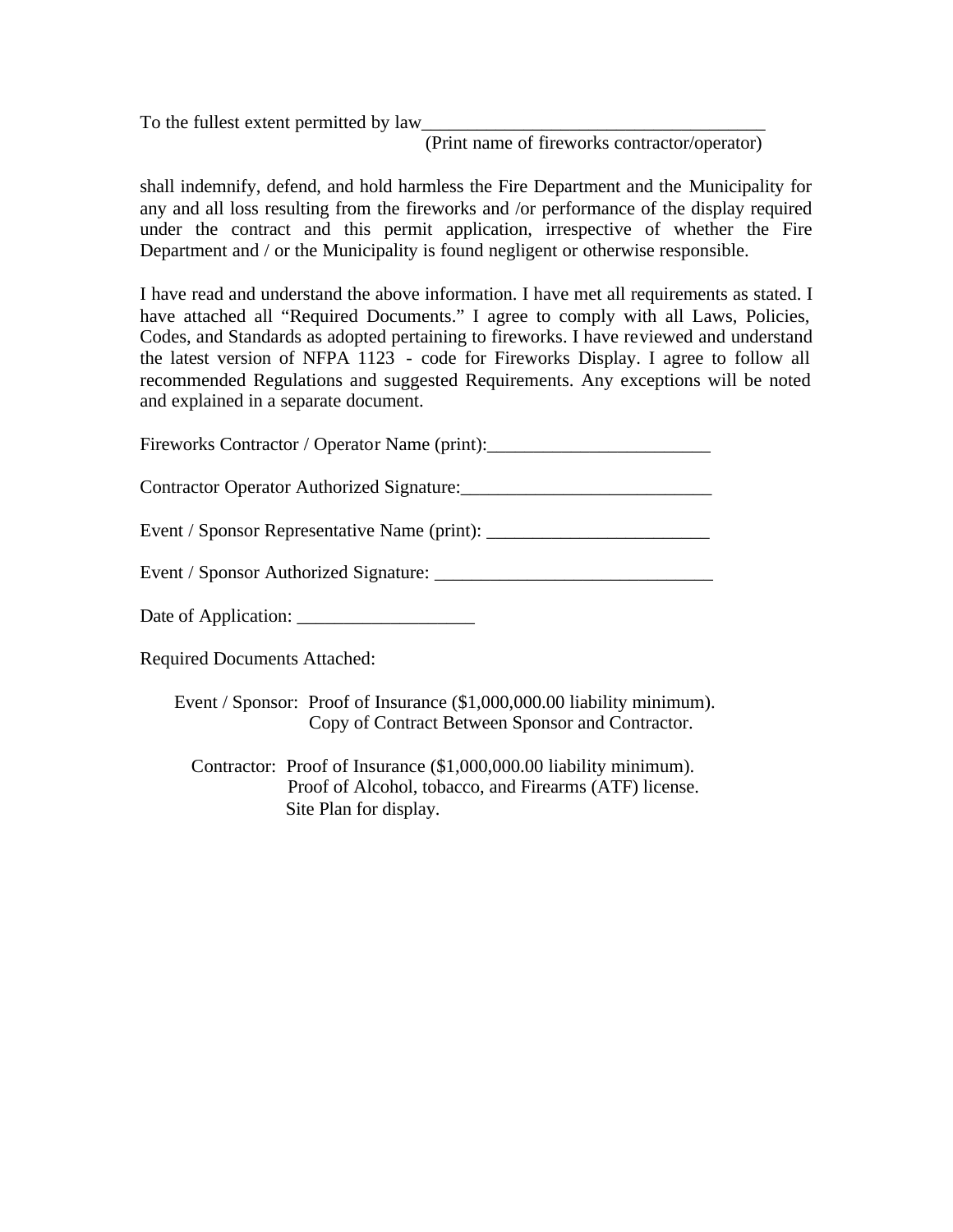



City Hall, 258 Main Street Oneonta, NY 13820-2589

**Phone**: 607.432.6450 **Fax**: 607.433.3420 **Internet Address**: www.oneonta.ny.us **E-Mail Address**: cityinfo@oneonta.ny.us

## **Fireworks Display Hold Harmless Agreement**

Between the City of Oneonta and

(Print name of fireworks contractor)

Witnessed:

- 1. \_\_\_\_\_\_\_\_\_\_\_\_\_\_\_\_\_\_\_\_\_\_\_\_\_\_ (contractor) agrees to release, indemnify, and hold harmless the City of Oneonta from and against any loss, damage of liability, including attorney's fees and expenses, incurred by the latter and their respective employees, agents, or other representatives arising out of or in any manner relating to the manufacture, installation, firing and disassembly of any pyrotechnic equipment or device and / or the supervision and presentation thereof:
- 2. The applicant (contractor) has furnished the Certificate of Insurance with limits of liability described below:

 a. Workers Compensation / Employers Liability\_\_\_\_\_\_\_\_\_\_\_\_\_\_\_\_\_\_\_\_\_ b. Automobile Liability: \_\_\_\_\_\_\_\_\_\_\_\_\_\_\_\_\_\_\_\_\_\_\_\_\_\_\_\_\_\_\_\_\_\_\_\_\_\_\_ c. General Liability: d. Umbrella Liability:

A true copy of the Certificate of Insurance is attached indicating the Municipality, The Fire Department, and applicable associations, recreations, or committees formed by the Municipality to organize the "event" named as additional insured on all liability policies.

| Date: Time:                       |  |
|-----------------------------------|--|
|                                   |  |
| (Fireworks Contractor / operator) |  |
| Dated: _____________              |  |
| Dated:                            |  |